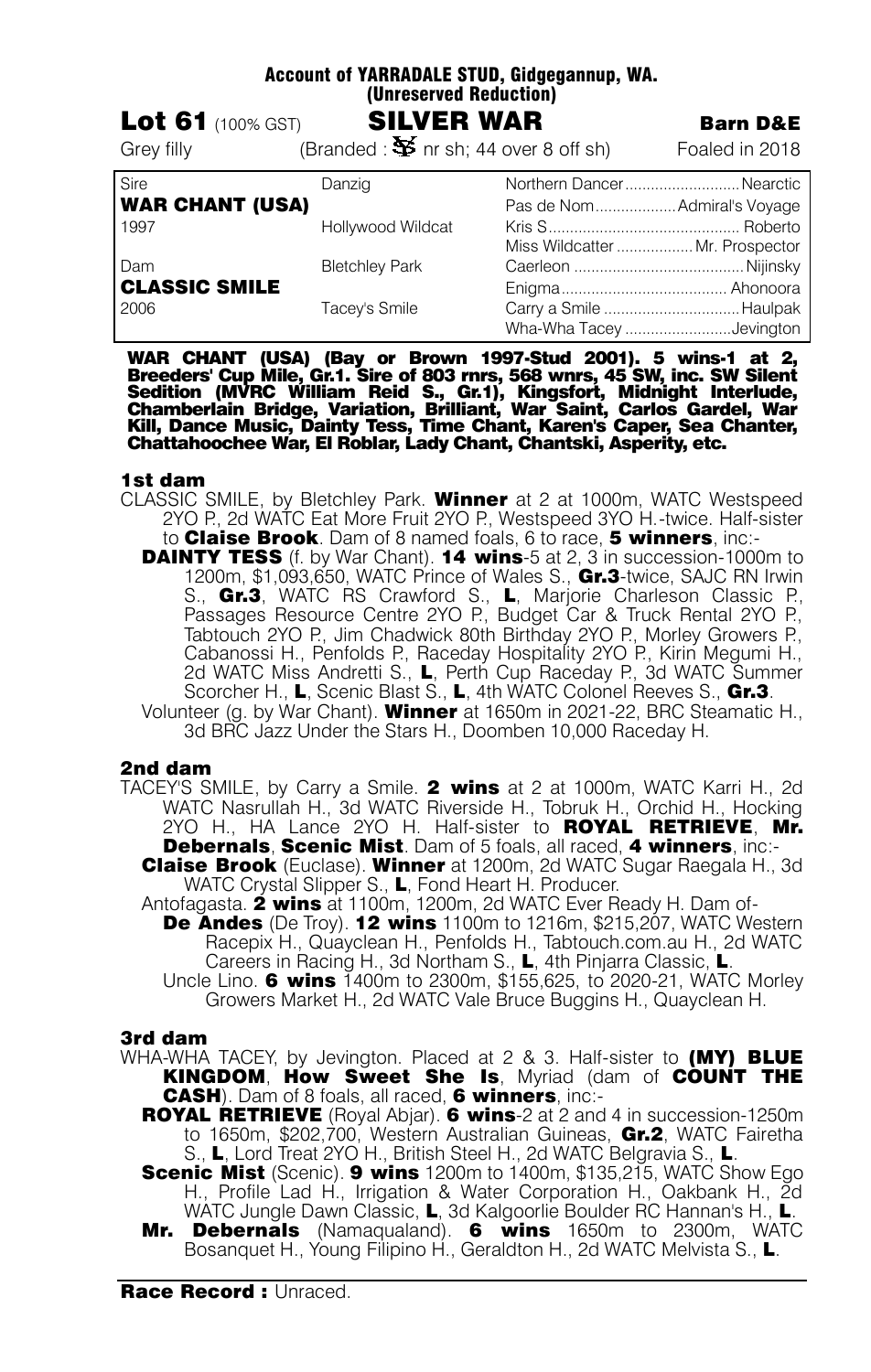| AGGUUN VI NATDEN DALLANTINE NAGINU, KAHIUP, WA. |                                       |  |                          |
|-------------------------------------------------|---------------------------------------|--|--------------------------|
| Lot 62 (No GST)                                 | <b>SPECIAL VIEW</b>                   |  | <b>Barn F</b>            |
| Bay gelding                                     | (Branded: S2P nr sh; 8 over 7 off sh) |  | Foaled in 2017           |
| Sire                                            | Tagula                                |  | Taufan Stop the Music    |
| <b>CANFORD CLIFFS (IRE)</b>                     |                                       |  | Twin IslandStandaan      |
| 2007                                            | Mrs Marsh                             |  |                          |
|                                                 |                                       |  |                          |
| Dam                                             | Anabaa                                |  | Danzig Northern Dancer   |
| MORNING MIST                                    |                                       |  | Balbonella Gay Mecene    |
| 2006                                            | Flaming Heart                         |  |                          |
|                                                 |                                       |  | Trimmer Star  Kaoru Star |

Account of HAYDEN BALLANTYNE RACING, Karnup, WA.

CANFORD CLIFFS (IRE) (Bay 2007-Stud 2012). 7 wins-2 at 2, Irish Two<br>Thousand Guineas, Gr.1. Sire of 639 rnrs, 397 wnrs, 21 SW. His SH-bred<br>progeny inc SW Cliffs Edge (MVRC Alister Clark S., Gr.2), La Falaise,<br>Money Matters SP Paul's Regret, Clarice Cliffs, etc. His NH-bred progeny inc SW Jin Jin, Painted Cliffs, Cima Emergency, Princess Asta, Al Jazi, etc.

## 1st dam

MORNING MIST, by Anabaa. **6 wins**-3 in succession-1000m to 1300m, \$126,525, WATC Ascotevents.com.au H., PR Punters Club H., Pure Blonde H., Westspeed 3YO H., Ozbet.com.au H., Perthracing.com.au H., 4th WATC Jungle Dawn H., L. Half-sister to REAL LOVE, HEART STARTER, SUSPICION (dam of MORANT), Desert Glow, Heartbeat (dam of GREY MONARCH). Dam of 5 named foals, 3 to race, all winners, inc:-**Devoted** (g. by Xtravagant). 2 wins at 1300m, 1400m, \$136,640, in 2021-22, WATC Zafra Legal H., 3d WATC Western Australian Guineas. Gr.2. Morning Song (f. by Bernardini). **5 wins** 1600m to 2200m, \$241,750, WATC David Della Rocca H., Vale Lyn Lynch H., Crown Perth H.

## 2nd dam

- FLAMING HEART, by Salieri. 3 wins-1 at 2-at 1000m, 1400m, \$148,020, VATC Thoroughbred Club S., Gr.3, VRC Great Western H., L, WATC Mystery Bet 2YO H., 2d MVRC William Crockett S., L, 3d WATC Ngawyni S., L. Dam of 11 foals, 10 to race, **all winners**, inc:-
	- REAL LOVE (Desert King). 10 wins-3 in succession-1400m to 2600m, \$1,457,660, WATC Perth Cup, Gr.2, MVRC JRA Cup, Gr.3, WATC Asian Beau S., Gr.3, Queen's Cup, Gr.3, BRC JRA Cup, Gr.3, Premier's Cup, Gr.3, VRC Roy Higgins H., L, WATC St Leger, L, 2d MVRC Dato' Tan Chin Nam S., Gr.2, 3d WATC Perth Cup, Gr.2, SAJC Adelaide Cup, Gr.2.
	- **SUSPICION** (Mukddaam). 10 wins 1100m to 1800m, \$258,860, WATC Asian Beau S., Gr.3, Sheila Gwynne S., L, 2d WATC Roma Cup, Gr.3, Prince of Wales S., Gr.3, JC Roberts S., L, Goodwood Sprint H., L, 3d WATC Aquanita S., L, 4th WATC Winterbottom S., Gr.2. Dam of-
		- **MORANT** (Fusaichi Pegasus). **7 wins**-4 in succession-1000m to 1600m, \$550,980, WATC Challenge S., L, 2d MRC Sandown S., Gr.3, WATC TJ Smith Trophy, L, 3d MRC Testa Rossa S., L, 4th VRC Tab.com.au S., Gr.3, WATC Colonel Reeves S., Gr.3, RJ Peters S., Gr.3.
	- **HEART STARTER** (Domesday). **5 wins**-3 in succession-1400m to 1800m, \$391,075, WATC Asian Beau S., Gr.3, Lex Piper S., L, JC Roberts S., L, 3d WATC Carbine Club of WA S., L, 4th WATC RJ Peters S., Gr.3.
	- **Desert Glow** (Desert King). 3 wins 1400m to 2200m, \$185,924, Broome Cup, WATC Westspeed 3YO H., 3d Western Australian Derby, Gr.2.
	- Heartbeat. **2 wins** at 1000m, 1300m, WATC Corporate James H. Dam of-**GREY MONARCH** (Verglas). 9 wins-1 at 2-1200m to 1650m, \$424,450, WATC Carbine Club of WA S., **L**, 2d WATC Aquanita S., **L**, 3d WATC RJ Peters S., Gr.3, AJ Scahill S., Gr.3, 4th WATC Hyperion S., Gr.3. **Proud Hero** (Testa Rossa). 3 wins 1200m to 1600m, \$120,600, WATC
		- Think Pink H., Contucky Idol H., 3d WATC Placid Ark S., L.

**Race Record : 4 wins** 1200m to 1690m, \$133,950, to 2021-22, WATC Crown Perth H., Schweppes H., 3d WATC Crown Perth H., Free Entry to Belmont Park P.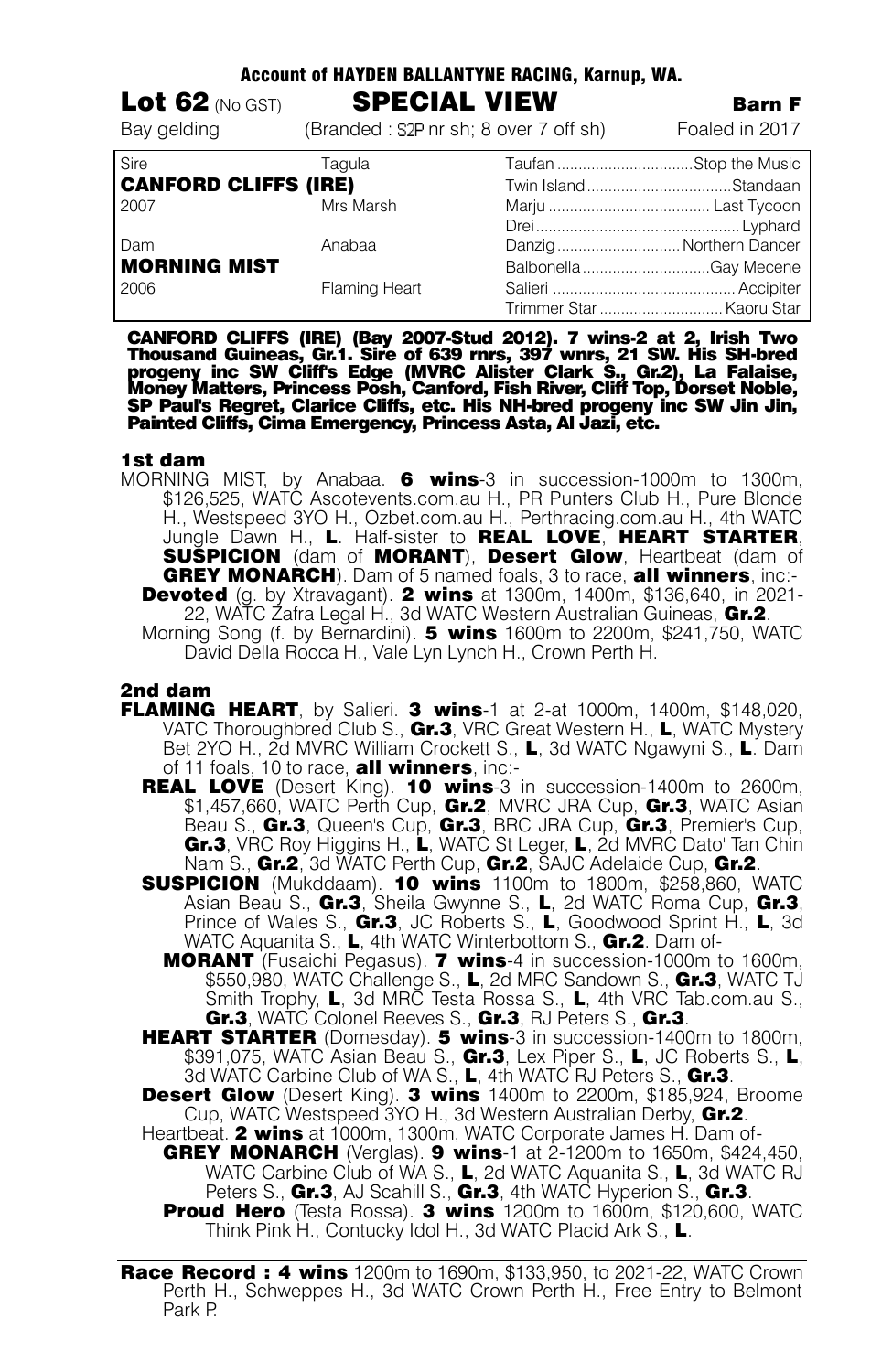## Account of BLACKWATCH STUD, Coolup, WA.

# **Lot 63** (100% GST) **BAY OR BROWN FILLY** Barn F<br>Foaled 11th October 2019

Branded : wwo nr sh; 3 over 9 off sh

| Sire               | Lonhro    |                           |  |
|--------------------|-----------|---------------------------|--|
| <b>DEMERIT</b>     |           | ShadeaStraight Strike     |  |
| 2006               | Shame     | Scenic Sadler's Wells     |  |
|                    |           | Shamayil  Spectacular Bid |  |
| Dam                | Passenger |                           |  |
| <b>SUBLIMATION</b> |           | Perfect Draw Whiskey Road |  |
| 2011               | Oxidation |                           |  |
|                    |           |                           |  |

DEMERIT (AUS) (Brown 2006-Stud 2011). 2 wins to 1400m, MRC Caulfield<br>Guineas Prelude, Gr.3. Sire of 186 rnrs, 110 wnrs, inc. SW Special Reward<br>(ATC Southern Cross S., Gr.3), Starfield Impact, Agent Pippa, Kiss Bang<br>Love, K Boy, Yeah Dardy and of Pot Shot, Revitup, Six Carat, Toscana, Yindi, Minus Looks, Puteri Jewel, Bitofmerit, Otheroneson, Probity, Zephyra, etc.

## 1st dam

SUBLIMATION, by Passenger. Unplaced. Three-quarter-sister to My Name's Trixie (dam of TRIX OF THE TRADE). This is her second foal. Dam of 1 foal to race.

## 2nd dam

**OXIDATION**, by Metal Storm. 2 wins at 1400m, WATC Challenge S., L, Joondalup Wanneroo Community H., 3d WATC Sheila Gwynne S., L, 4th WATC Sir Ernest Lee Steere Classic S., Gr.3. Sister to Metallurgy, Stormy Business (dam of **BEAT THE STORM, LIKE AN EAGLE**), three-quartersister to OLD FASHION. Dam of 5 foals, all raced, 2 winners, inc:-Petticoat Lane. 3 wins 1200m to 1400m, WATC Wolf Blass H. Dam of-

Petticoat Junction. 3 wins 1690m to 2200m, WATC Iron Jack H., Heineken H., 3d WATC Tabtouch Better Your Bet H., 4th WATC Belmont Oaks, L.

#### 3rd dam

CHANTELISA, by Inceptor. Winner at 2 at 1400m, WATC Rentokil Sanitact H., 2d WATC Gay Gipsy H., 3d WATC AE Dunn H. Half-sister to **BUSINESS** BEAT, Matilda Waltz (dam of OLD FASHION). Dam of 12 foals, 11 to race, **7 winners**, inc.-

**OXIDATION** (Metal Storm). 2 wins. See above.

- Metallurgy (Metal Storm). 11 wins 1000m to 1400m, \$188,580, WATC Profile Lad H., Perth Ice Works Trophy H., 2d WATC Beaufine S., L.
- Stormy Business. 6 wins-3 in succession-1000m to 1300m, WATC Gold Patois H., Parliament H., Canning H., Paul Harvey H. Dam of 3 winners-
	- **BEAT THE STORM** (Scenic). 10 wins-4 in succession-1100m to 1400m, \$444,120, WATC Belmont Sprint, Gr.3, Birthday S., L, Business Beat Welter H., Baileys Caramel H., Westminster National Property Finance H., 2d WATC Birthday S., L, 4th WATC Belmont Sprint H., Gr.3, Northerly S., L-twice, Goodwood Sprint H., L, Farnley S., L.

LIKE AN EAGLE (Oratorio). 6 wins-4 in succession-at 1100m, 1200m, \$225,200, MRC Hareeba S., L, WATC Rangeview Stud H., Tool Time H., Corestaff H., Call TAB to Bet 132 369 H., 2d WATC Westspeed 3YO H.

Like a Steam Train. 2 wins at 1300m, 1400m. Dam of 5 winners-

Full Steam Ahead (Trade Fair). 9 wins-3 in succession-1100m to 2000m, \$280,407, WATC Tapps Contracting H., United Overseas H., Racing Radio H., Perthracing.com.au H.-twice, 2d WATC York S., L. Crown Around. Raced once. Dam of-

My Name's Trixie. Unraced. Dam of 2 winners-

TRIX OF THE TRADE (Trade Fair). 7 wins-1 at 2 and 5 in succession-1200m to 1600m, \$388,825, to 2021-22, WATC Challenge S., L, Lex Piper S., L, Pinjarra RC Breeders Classic. L. WATC Amelia Park P., 2d WATC Melvista S., L. JC Roberts S., L.

## Broken In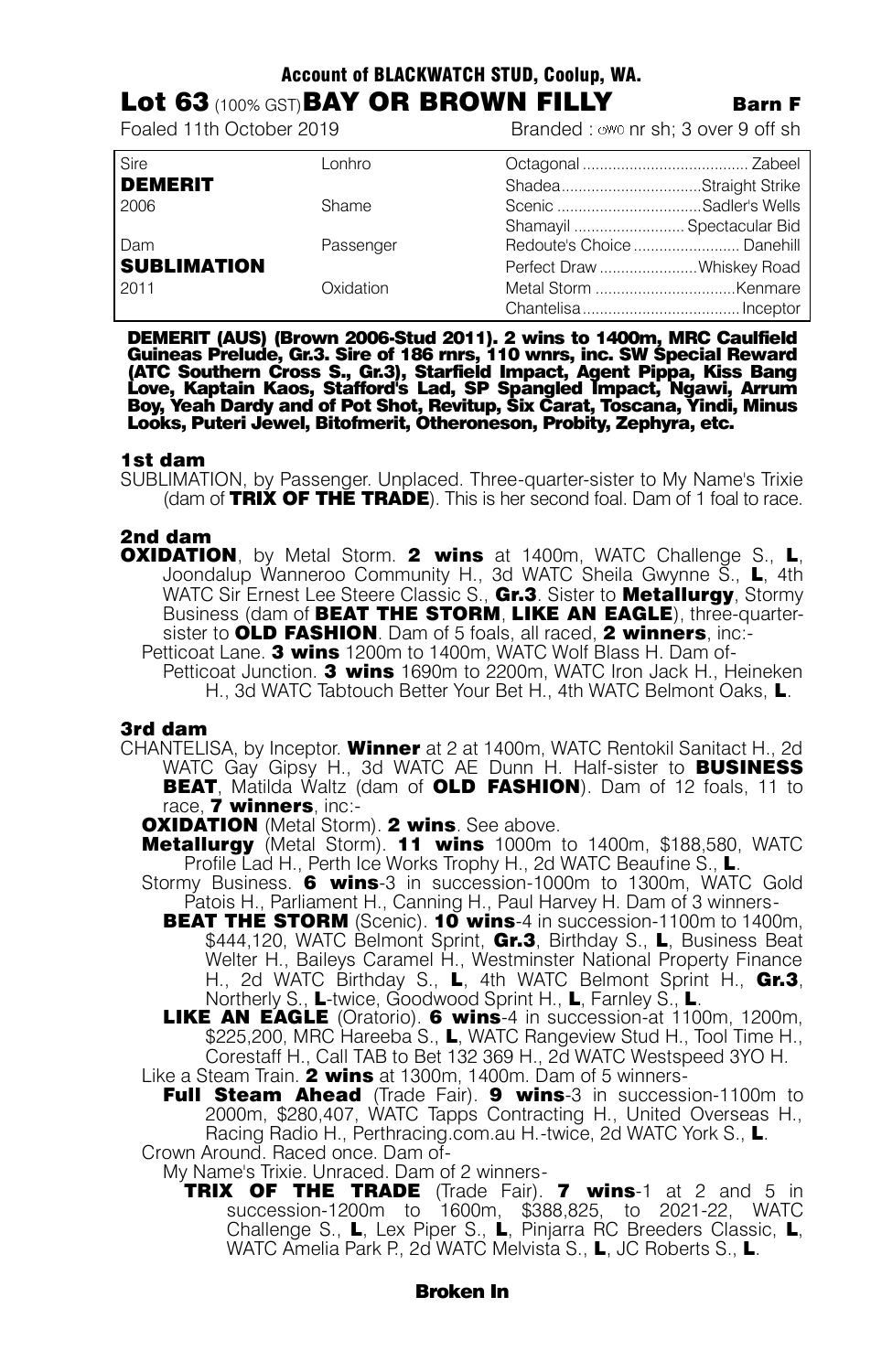## Account of YARRADALE STUD, Gidgegannup, WA. (Unreserved Reduction)

| Lot 64 $(100\%~\text{GST})$ | <b>AMBERS CHANT</b>                                                           | <b>Barn D&amp;E</b> |
|-----------------------------|-------------------------------------------------------------------------------|---------------------|
|                             | Bay or Brown mare (Branded : $\mathbf{\mathring{S}}$ nr sh; 49 over 7 off sh) | Foaled in 2017      |

| Sire                   | Danzig            | Northern DancerNearctic         |  |
|------------------------|-------------------|---------------------------------|--|
| <b>WAR CHANT (USA)</b> |                   | Pas de NomAdmiral's Voyage      |  |
| 1997                   | Hollywood Wildcat |                                 |  |
|                        |                   | Miss Wildcatter  Mr. Prospector |  |
| Dam                    | Don't Say Halo    |                                 |  |
| <b>AMBERS HALO</b>     |                   |                                 |  |
| 1999                   | Amber's Jinx      |                                 |  |
|                        |                   | Double Amber Subsidize          |  |

WAR CHANT (USA) (Bay or Brown 1997-Stud 2001). 5 wins-1 at 2,<br>Breeders' Cup Mile, Gr.1. Sire of 803 rnrs, 568 wnrs, 45 SW, inc. SW Silent<br>Sedition (MVRC William Reid S., Gr.1), Kingsfort, Midnight Interlude,<br>Chamberlain Br Chattahoochee War, El Roblar, Lady Chant, Chantski, Asperity, etc.

## 1st dam

- **AMBERS HALO**, by Don't Say Halo. 11 wins-3 in succession-1250m to 1600m, \$286,230, WATC Hyperion S., Gr.3, Jungle Dawn Classic, L, Starstruck Premium Classic, L, Burswood Casino Matchmaker Classic, Woolworths Fresh Food People H., 3d WATC Roma Cup, Gr.3, Grandstand Cup, L, 4th Western Australian Oaks, Gr.2. Half-sister to Aces for Amber, Jinx King. Dam of 11 foals, all raced, 6 winners, inc:-
	- **WAR SAINT** (c. by War Chant). **3 wins**-2 at 2-1000m to 1600m, \$351,840, WATC Western Australian Guineas, Gr.2, Tabtouch 2YO P-twice, 4th WATC Belgravia S., L. Fairetha S., L. Sir Ernest Lee-Steere Classic, L.
	- **TAIYOO** (g. by Haradasun). **14 wins**-5 in succession-1200m to 2600m, \$685,885, SAJC Lord Reims S., Gr.3, Moonee Valley Night Cup, L, VRC Piping Lane H., Kyneton Cup, VRC Comic Court H., MRC Winslow Group H., Sportingbet Mystery Bets H., 2d SAJC Adelaide Cup, Gr.2.
	- Ambers Waltz (f. by Danehill Dancer). Winner at 2 at 1100m, \$489,350, STC Theraces.com.au 2YO H., 2d STC Silver Slipper S., Gr.2, AJC Sweet Embrace S., Gr.3, GCTC Magic Millions 2YO Classic, RL, 3d STC Tea Rose S., Gr.2, MVRC Alexandra S., L, 4th MRC Thousand Guineas, Gr.1.

## 2nd dam

- AMBER'S JINX, by Serheed. 4 wins 1300m to 2200m, WATC Barbarossa H., Sanatate H., Santa Anita H., Gascoyne H., 2d WATC Margaret River H. Sister to SUGARSTONE, half-sister to **AMBER'S DOUBLE, STRICTLY AMBER**. Dam of 5 named foals. **all winners**, inc:-
	- **AMBERS HALO** (Don't Say Halo). 11 wins. See above.
	- **Jinx King** (Bletchley Park). 10 wins 1000m to 1650m, \$379,430, WATC Royal Request H., Jenark H., Cranky Tikit H., Ascot Vale Estate H., EDP Hayes Welter H., Northam Cup, WATC Pure Blonde H., Carlton Dry H., Ascot Sign H., 2d WATC Northerly S., L, 4th WATC Challenge S., L.
	- Aces for Amber (Gold Ace). 3 wins at 1400m, 2000m, 2d WATC Starstruck Classic, L. Producer.

## 3rd dam

- DOUBLE AMBER, by Subsidize. 2 wins at 2 at 1200m, WATC Lyndhurst H., 2d WATC Jacaranda H. Dam of 9 named foals, 8 to race, **all winners**, inc:-
	- AMBER'S DOUBLE (Elland Road). 6 wins 1200m to 2800m, \$110,290, WATC CB Cox S., Gr.2, St Leger, Gr.3, 2d WATC Helena Vale Cup, Gr.3. **SUGARSTONE** (Serheed). **16 wins-2** at 2-1000m to 2600m, \$394,130, WATC Dayana S., L, St Leger, L, Premier's Cup, L, VATC Naturalism S., L. **STRICTLY AMBER** (Elland Road). 2 wins at 1600m, 2100m, WATC Premier's Cup, L, Fang Farriers H., 2d WATC Ascot Gold Cup, L.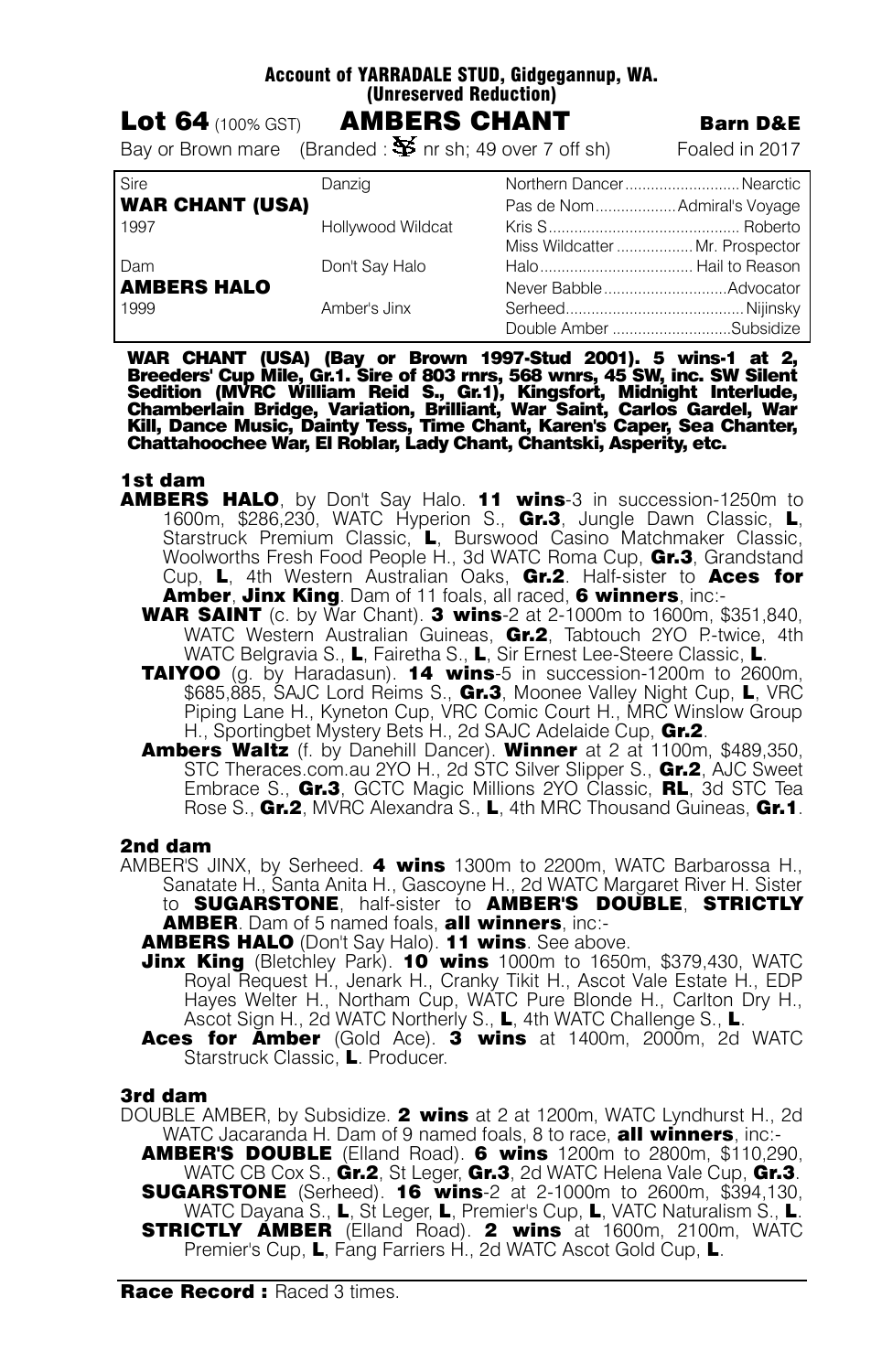| Account of RIDGEPORT HOLDINGS, Midland, WA. |                                                     |  |                                |
|---------------------------------------------|-----------------------------------------------------|--|--------------------------------|
| <b>Lot 65</b> $(100\% GST)$                 | <b>BEAU ZOOM</b>                                    |  | <b>Barn C</b>                  |
| Bay gelding                                 | (Branded: $\textcircled{1}$ nr sh; 2 over 6 off sh) |  | Foaled in 2016                 |
| Sire                                        | I Am Invincible                                     |  | Invincible Spirit Green Desert |
| <b>BRAZEN BEAU</b>                          |                                                     |  | CannarelleCanny Lad            |
| 2011                                        | Sansadee                                            |  |                                |
|                                             |                                                     |  |                                |
| Dam                                         | Reset                                               |  |                                |
| <b>CORNELIA MARIE</b>                       |                                                     |  |                                |
| 2005                                        | Edna Valley                                         |  |                                |
|                                             |                                                     |  | Sleepy Seymour  Lord Seymour   |

BRAZEN BEAU (AUS) (Brown 2011-Stud 2015). 5 wins-2 at 2, VRC<br>Coolmore Stud S., Gr.1. Leading Sire of 2YOs in NZ in 2020-21. Sire of 359<br>rnrs, 196 wnrs, 17 SW, inc. SW On the Bubbles (Manawatu Sires Produce<br>S., Gr.1), Prett

## 1st dam

- CORNELIA MARIE, by Reset. 6 wins 1000m to 1250m, \$157,655, Oakbank S., L, VRC Tudor Peak H., SAJC Yallambee Stud H., Boag's Draught H., Gallipoli H., 2d SAJC Proud Miss S., L, MRC Mistress Anne H., 3d MRC Tango Miss H., SAJC Schweppes Tonic H. Half-sister to **CHITABE**. Dam of 5 named foals, all raced, 3 winners, inc:-
	- TYCHE GODDESS (f. by Teofilo). 2 wins-1 at 2-at 1400m, 1800m, \$157,525, to 2020-21, SAJC Auraria S., Gr.3, 2d Cranbourne TC Pinker Pinker P., 3d VRC Wakeful S., Gr.2.

Aprochier (g. by New Approach). Winner at 1200m.

## 2nd dam

EDNA VALLEY, by Rubiton. 3 wins 1112m to 1400m. Sister to GREAT CONDOR, Scarlet Bird (dam of DUE SASSO, ATLANTIC ROAD - **BROWCOW** (Mal.)). Dam of 6 foals, all raced, 5 winners, inc:-

CORNELIA MARIE (Reset). 6 wins. See above.

**CHITABE** (Perugino). 6 wins-3 in succession-1000m to 1620m, \$223,600,<br>VRC Winter Championship H.. L. Orica Chloralkali H.. Winter VRC Winter Championship H., L. Orica Chloralkali H., Championship Heat 6, Golden Square H., Kardinia H., MRC John Simpson H., 2d MRC Magic Ruler H., James Grice H., 3d MRC Raffindale H.

California Valley. 6 wins 1600m to 2200m, \$149,222, WATC Densford Civil H., Celebrate WA H., Steve Irons for Swan H., 2d WATC Episerver H.

## 3rd dam

SLEEPY SEYMOUR, by Lord Seymour. 2 wins at 1000m, 1100m, SAJC Romantic Dream H., 2d SAJC Kymwood H., Prince Plea S. Three-quartersister to Miss Seymour (dam of **ITSTHEONE**), half-sister to **Early** Sunrise, High Courage, Tequila Sunrise (dam of SLEEP TIME GIRL), Awakening (dam of **RANCHER**). Dam of 9 foals, 8 to race, **7 winners**, inc.-GREAT CONDOR (Rubiton). 6 wins 1000m to 1200m, \$126,860, VRC Bobbie Lewis H., Gr.3, Bob Hoysted H., Bobby Skilton H., Spotswood H.,

SAJC Taj Rossi P., 2d STC Kiandra 3YO H., 3d SAJC WH Wylie H., L.

Scarlet Bird. Unraced. Dam of 7 winners-

- **DUE SASSO** (Scenic). 2 wins at 2 at 1100m, \$180,175, MRC Blue Diamond Prelude (c&g), Gr.3, 2d MVRC Mitchell McKenzie S., L, 3d MRC HDF McNeil S., Gr.3, 4th MRC Blue Diamond S., Gr.1. Sire.
- ATLANTIC ROAD BROWCOW (Mal.) (Street Cry). 9 wins 1000m to 1400m, \$242,129 in Aust. and Malaysia, Perak TC Charity Cup, L, 3d Selangor TC Sports Toto Supreme Challenge Cup, L.
- Race Record: Winner at 1200m in 2020-21, WATC Tabtouch Better Your Bet P., 2d WATC Crown Perth H., Seppelt Wines H., Amelia Park Lodge H., Morley Growers Market H., Crown Towers H., MRC Ladbrokes P., 3d MRC Long Fine P., WATC Schweppes H., Flying Colours Restaurant H.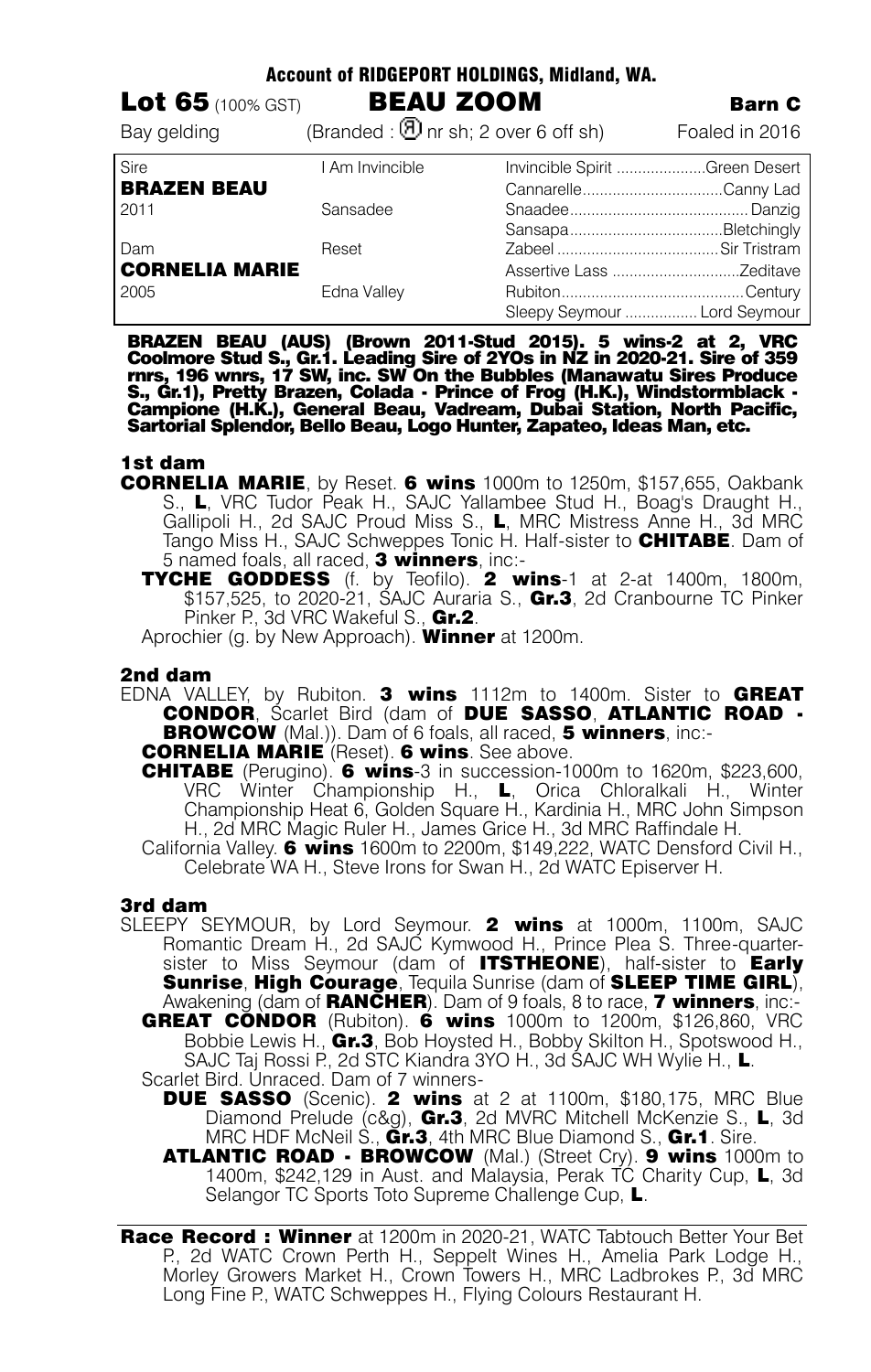| <b>Lot 66</b> $(100\% GST)$ | <b>ELITE TIME</b> |                                       | <b>Barn E&amp;F</b>      |
|-----------------------------|-------------------|---------------------------------------|--------------------------|
| Brown mare                  |                   | (Branded: 3DW nr sh; 3 over 7 off sh) | Foaled in 2017           |
| Sire                        | lalesia           |                                       | Last Tycoon  Try My Best |
| <b>WRITTEN TYCOON</b>       |                   |                                       |                          |
| 2002                        | Party Miss        |                                       |                          |
|                             |                   |                                       |                          |
| Dam                         | Canny Lad         |                                       |                          |
| <b>CANNY TIME</b>           |                   |                                       | Jesmond Lass  Lunchtime  |
| 2012                        | Maritime          |                                       |                          |
|                             |                   |                                       |                          |

Account of DAWSON STUD (As Agent), Myalup, WA.

WRITTEN TYCOON (AUS) (Chestnut 2002-Stud 2007). 2 wins at 2, STC<br>Todman Slipper Trial S., Gr.2. Champion Sire in Aust. in 2020-21. Sire of<br>953 mrs, 727 wnrs, 47 SW, 11 G1 wnrs, inc. SW Capitalist (ATC Golden<br>Slipper S., Gr Tara, Music Magnate, Despatch, Booker, Tyzone, Howmuchdoyouloveme, Odeum, Super Cash, Winning Rupert, Rich Enuff, Dirty Work, etc.

#### 1st dam

CANNY TIME, by Canny Lad. Placed at 3, 2d WATC Lunar Raceday P. Half-sister to **CHARLIE BOY, Cousteau.** Dam of 3 named foals, 2 to race, 1 winner inc:-

Canny Boy (g. by Sebring). Placed at 3 in 2021-22.

## 2nd dam

- MARITIME, by Falbrav. Unraced. Half-sister to QUAYS (dam of QUAYSIDE). Dam of 6 foals, 5 to race, 2 winners, inc:-
	- CHARLIE BOY (Myboycharlie). 5 wins-1 at 2-1100m to 1350m, \$907,175, VRC Danehill S., Gr.2, ATC Liverpool City Cup, Gr.3, BRC Sprint H., Gr.3, ATC Membership on Sale Now 2YO H., Ipswich TC Spring Sprinters Cup H., 2d BRC Doomben Ten Thousand S., Gr.1, ATC Premiere S., Gr.2, MRC Testa Rossa S., L, 3d BRC Doomben Ten Thousand S., Gr.1, ATC Silver Slipper S., Gr.2, Gold Coast Cup, L, 4th VRC Tab.com.au S., Gr.2, ATC Todman S., Gr.2, MRC Caulfield Guineas Prelude, Gr.3.
	- **Cousteau** (Exceed and Excel). 6 wins-1 at 2-at 1000m, 1100m, \$208,724, to 2021 in NZ and Singapore, 2d CJC Champagne S., L.

## 3rd dam

- **PONTAL LASS**, by Marauding. 3 wins-1 at 2-1200m to 1600m, \$466,200. AJC Flight S., Gr.1, STC Magic Night S., Gr.2, Tea Rose S., Gr.2, 2d STC Reisling Slipper Trial S., Gr.2, 3d AJC Champagne S., Gr.1, VRC Oaks, Gr.1, VRC Wakeful S., Gr.2, 4th VATC One Thousand Guineas, Gr.1, AJC Surround S., Gr.2, Silver Shadow S., Gr.2. Sister to Century Stand, Aloha Charm, half-sister to RIVER MAJESTY, My Special Scorpio, Hermosa Beach. Dam of 9 foals, 8 to race, all winners, inc:-
	- QUAYS (Royal Academy). 5 wins-1 at 2 and 3 in succession-1200m to 2000m, \$425,850, VRC Wakeful S.,  $Gr.2$ , 3d AJC Australian Oaks,  $Gr.1$ , STC Arrowfield Stud S., Gr.1, Queensland Oaks, Gr.1, AJC Surround S., Gr.2, BTC Doomben Roses S., L, 4th QTC TJ Smith Classic, Gr.1, AJC Emancipation S., Gr.2, STC Phar Lap S., Gr.2. Dam of 5 winners-
		- QUAYSIDE (Street Cry). 4 wins 1400m to 1900m, \$217,650, SAJC Penang Trophy, L, ATC Canterbury League Club H., MRC Sportingbet H., 2d Cranbourne TC Pinker Pinker P., 4th SAJC Schweppes Oaks, Gr.1.
		- **I Think I Do** (Redoute's Choice). Winner at 1600m, AJC Cranebrook P., 2d ATC Tulloch S., Gr.2, 4th MVRC Alister Clark S., Gr.2.
		- Betsy (Redoute's Choice). Winner at 1450m, 2d SAJC Morphettville Guineas, L.

Saskia. Placed at 3, 3d ATC Ascot Club H. Dam of 3 winners-

Alaskan Rose (Encosta de Lago). 3 wins at 1300m. 1400m. \$216,350, MRC Foundation H., 2d ATC Adrian Knox S.,  $Gr.3$ , 3d VRC Schweppervescence Trophy, Gr.3, MVRC Tesio S., Gr.3.